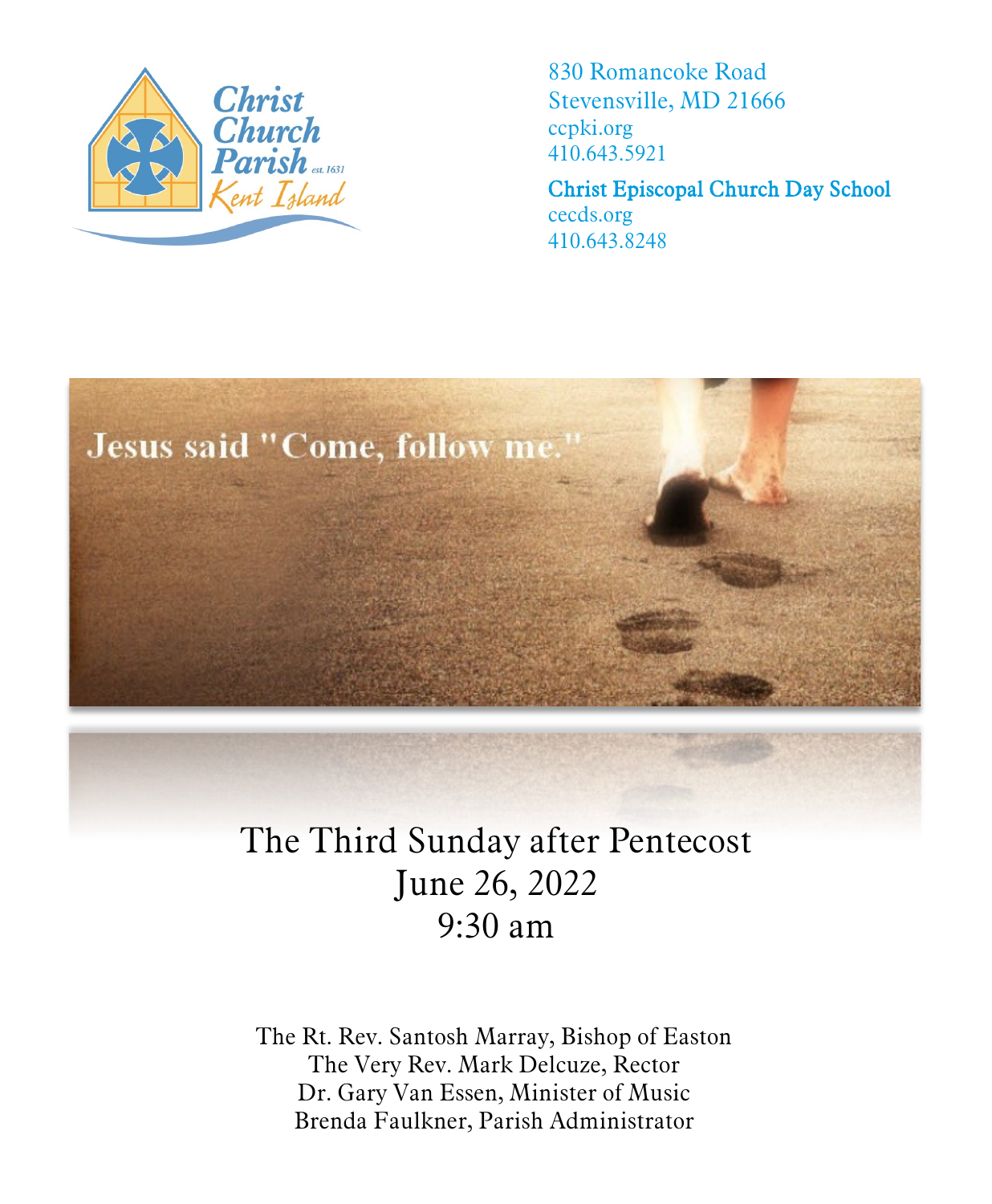### **The Holy Eucharist: Rite Two The Word of God**

**Prelude** 

**Welcome** The Very Rev. Mark S. Delcuze

1 Christ is made the foun - da - tion, Christ the head sure and  $\overline{2}$ All that ded - i ed  $ci - ty,$ dear - ly loved of cat -3 To this tem - ple, where we call thee, come, O Lord of 4 Here vouch - safe to all thy serv-ants what they ask of  $\overline{z}$ cho - sen Lord, stone, of the and pre - cious, cor - ner God on high, in ex ×, ult ant ju bi la tion  $\overline{\phantom{a}}$ Hosts, to day; with thy wont  $_{\rm ed}$  $lov$  $ing$ kind ness what they gain thee to gain; from thee, for ev er O bind the Church in  $ho - ly$ Zi ing all one; on's  $\overline{a}$ per pours ual mel - $\mathbf{o}$ dy; God the One in  $\overline{a}$ pet  $\overline{\phantom{a}}$ hear thy serv ants as they pray, and thy full est with the bless ed and here - af to re  $\overline{\phantom{a}}$ tain, ter

**+Processional Hymn** Christ is made the sure foundation **vss. 1, 3, 4**

2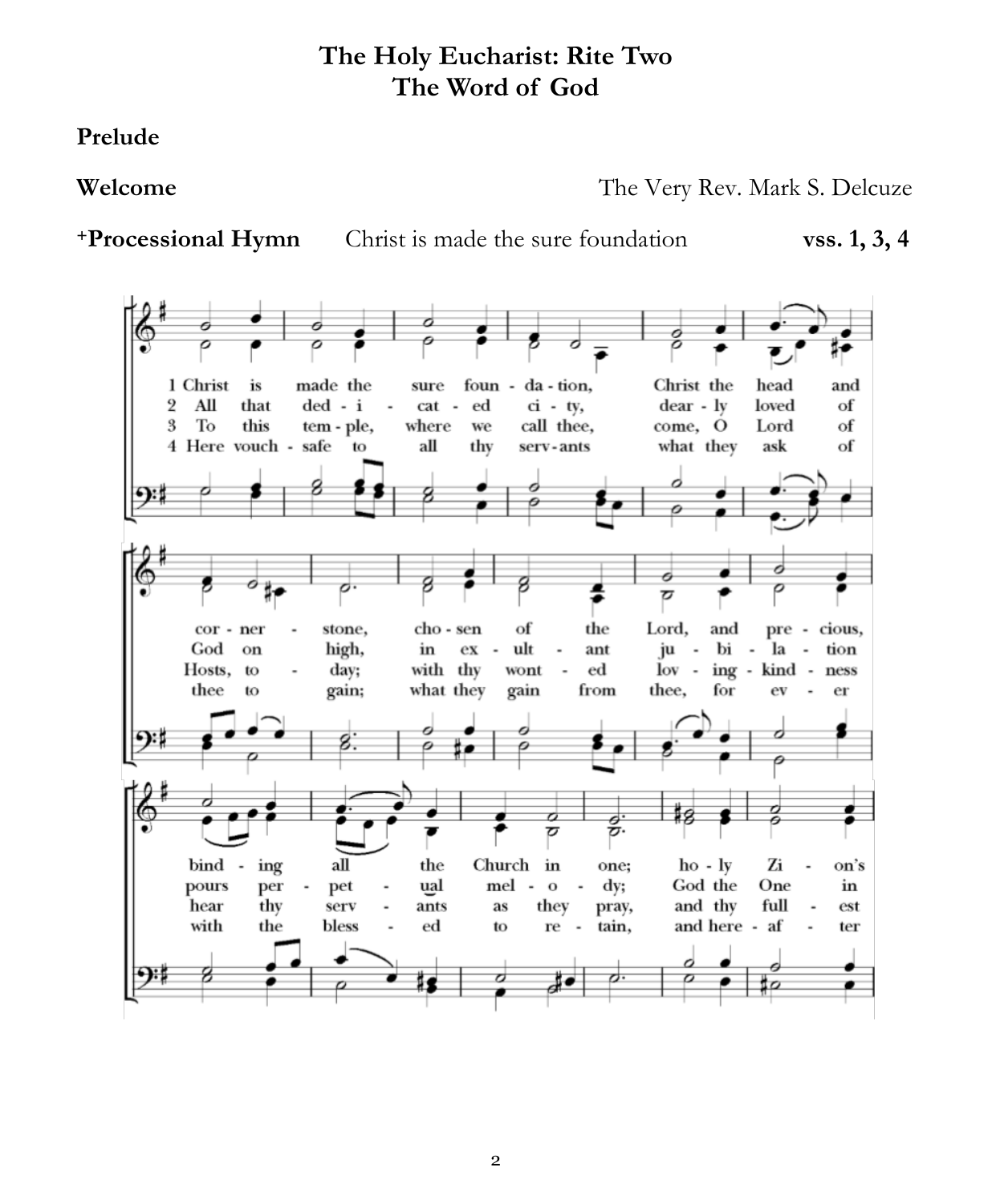

#### **<sup>+</sup>Opening Sentences**

*Celebrant* Blessed be God: Father, Son and Holy Spirit. *People* **And blessed be God's kingdom, now and for ever. Amen.** 

#### **<sup>+</sup>Collect for Purity (said by all)**

**Almighty God, to you all hearts are open, all desires known, and from you no secrets are hid: Cleanse the thoughts of our hearts by the inspiration of your Holy Spirit, that we may perfectly love you, and worthily magnify your holy Name; through Christ our Lord. Amen**.

#### **<sup>+</sup>The Trisagion**

| Celebrant | Holy God,           |
|-----------|---------------------|
|           | Holy and Mighty,    |
|           | Holy Immortal One,  |
| People    | Have mercy upon us. |

#### **<sup>+</sup>The Collect of the Day**

| Celebrant | The Lord be with you. |
|-----------|-----------------------|
| People    | And also with you.    |
| Celebrant | Let us pray.          |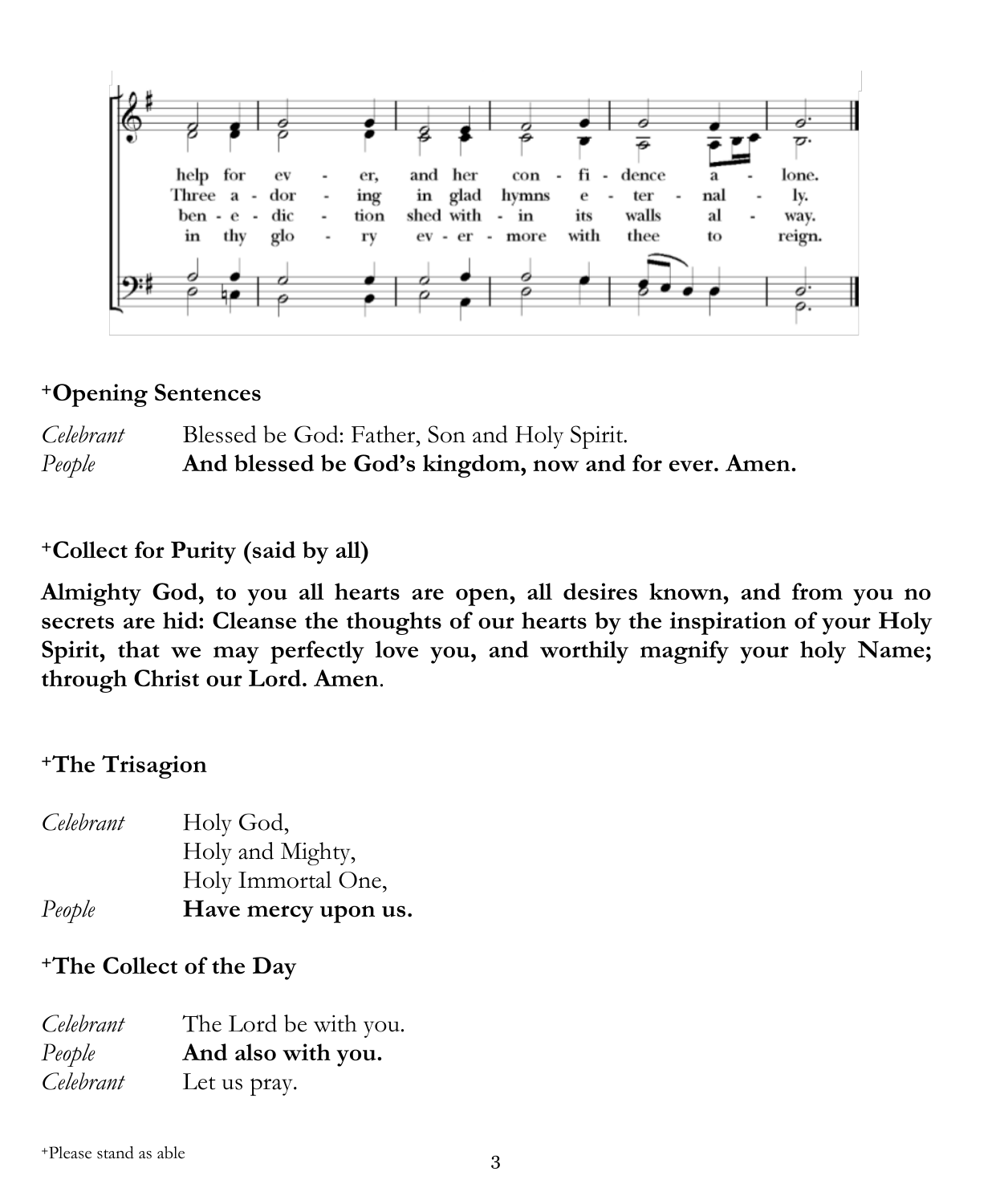they went down to Bethel. Then Elijah said to him, "Stay here; for the Lord has sent me to the Jordan." But he said, "As the Lord lives, and as you yourself live, I will not leave you." So the two of them went on. Fifty men of the company of prophets also went, and stood at

some distance from them, as they both were standing by the Jordan. Then Elijah took his mantle and rolled it up, and struck the water; the water was parted to the one side and to the other, until the two of them crossed on dry ground. When they had crossed, Elijah said to Elisha, "Tell me what I may do for you, before I am taken from you." Elisha said, "Please let me inherit a double share of your spirit." He responded, "You have asked a hard thing; yet, if you see me as I am being taken from you, it will be granted you; if not, it will not." As they continued walking and talking, a chariot of fire and horses of fire separated the two of them, and Elijah ascended in a whirlwind into heaven. Elisha kept watching and crying out, "Father, father! The chariots of Israel and its horsemen!" But when he could no longer see him, he grasped his own clothes and tore them in two pieces. He picked up the mantle of Elijah that had fallen from him, and went back and stood on the bank of the Jordan. He took the mantle of Elijah that had fallen from him, and struck the water, saying, "Where is the Lord, the God of Elijah?" When he had struck the water, the water was parted to the one

*Reader* The Word of the Lord. *People* **Thanks be to God**

side and to the other, and Elisha went over.

#### 4

#### **The First Lesson** 2 Kings 2:1-2, 6-14

### Almighty God, you have built your Church upon the foundation of the apostles and prophets, Jesus Christ himself being the chief cornerstone: Grant us so to be joined together in unity of spirit by their teaching, that we may be made a holy temple acceptable to you; through Jesus Christ our Lord, who lives and reigns with you and the Holy Spirit, one God, for ever and ever. **Amen**.

When the Lord was about to take Elijah up to heaven by a whirlwind, Elijah and Elisha were on their way from Gilgal. Elijah said to Elisha, "Stay here; for the Lord has sent me as far as Bethel." But Elisha said, "As the Lord lives, and as you yourself live, I will not leave you." So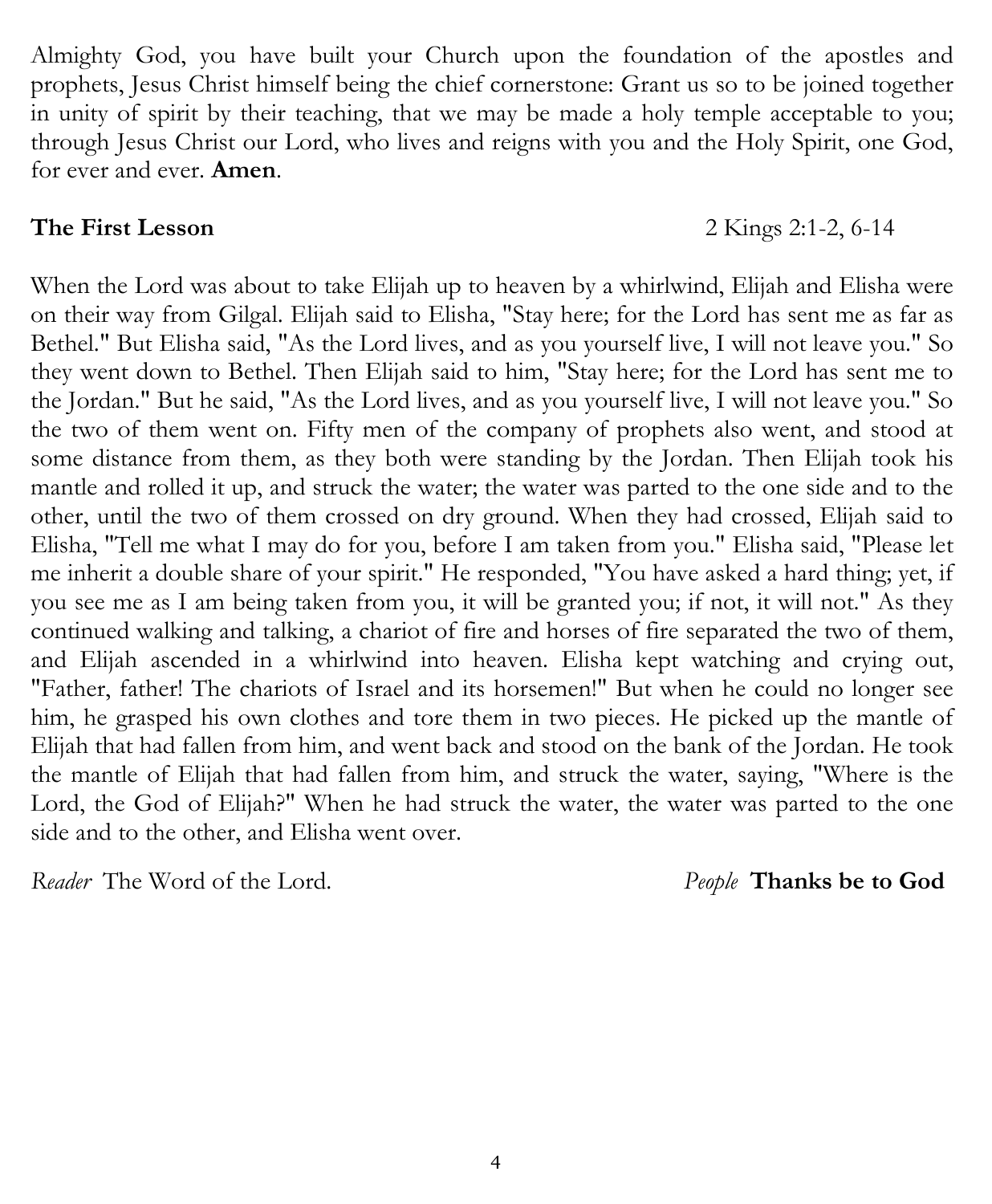**The Psalm Psalm** 2012 **Psalm** 27:1-2, 11-20 *Read responsively by verse*

- 1 I will cry aloud to God; \* I will cry aloud, and he will hear me.
- **2 In the day of my trouble I sought the Lord; \* my hands were stretched out by night and did not tire; I refused to be comforted.**
- 11 I will remember the works of the LORD, \* and call to mind your wonders of old time.
- **12 I will meditate on all your acts \* and ponder your mighty deeds.**
- 13 Your way, O God, is holy; \* who is so great a god as our God?
- **14 You are the God who works wonders \* and have declared your power among the peoples.**
- 15 By your strength you have redeemed your people, \* the children of Jacob and Joseph.
- **16 The waters saw you, O God; the waters saw you and trembled; \* the very depths were shaken.**
- 17 The clouds poured out water; the skies thundered; \* your arrows flashed to and fro;
- **18 The sound of your thunder was in the whirlwind; your lightnings lit up the world; \* the earth trembled and shook.**
- 19 Your way was in the sea, and your paths in the great waters, \* yet your footsteps were not seen.
- **20 You led your people like a flock \* by the hand of Moses and Aaron.**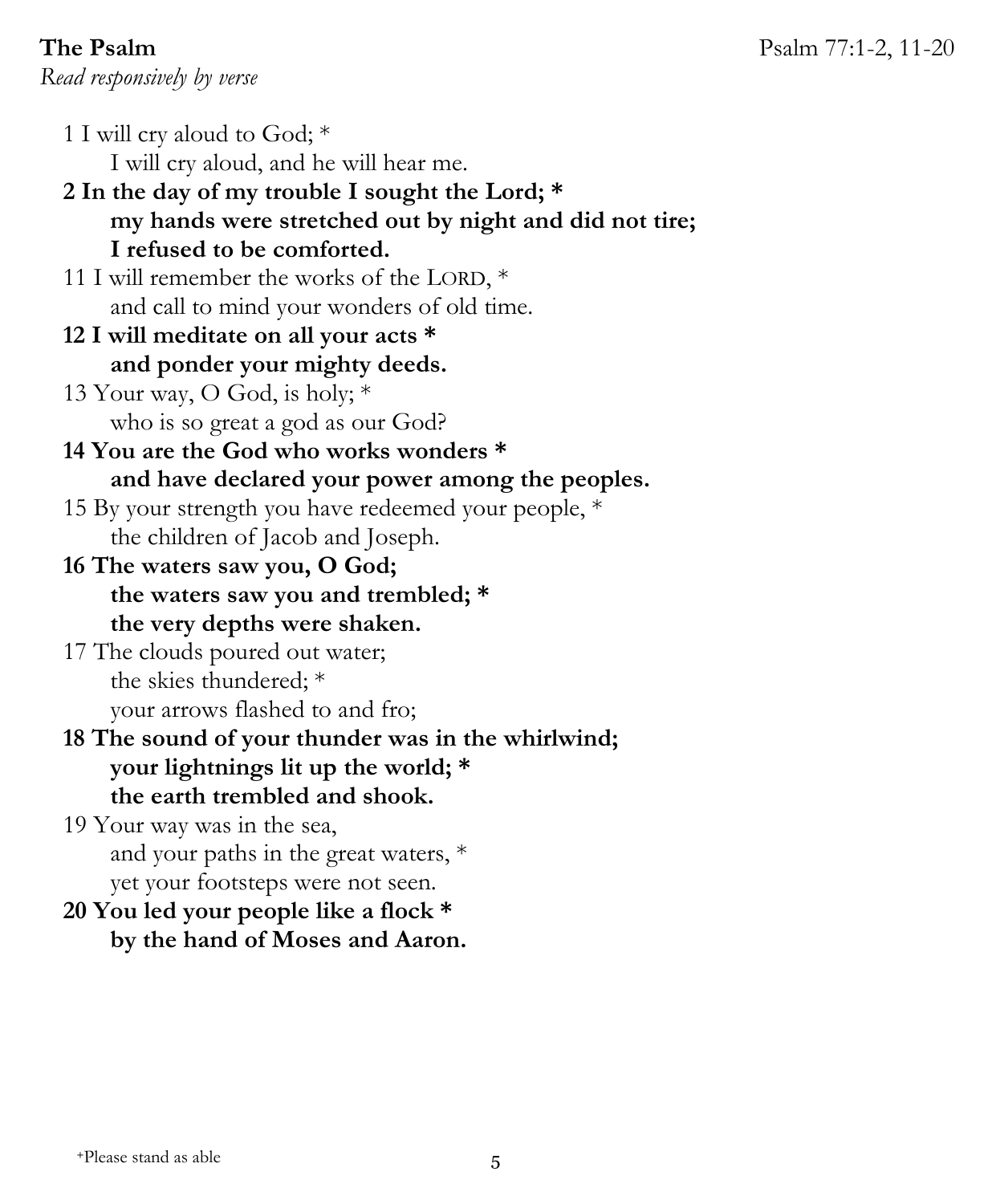For freedom Christ has set us free. Stand firm, therefore, and do not submit again to a yoke of slavery. For you were called to freedom, brothers and sisters; only do not use your freedom as an opportunity for self-indulgence, but through love become slaves to one another. For the whole law is summed up in a single commandment, "You shall love your neighbor as yourself." If, however, you bite and devour one another, take care that you are not consumed by one another. Live by the Spirit, I say, and do not gratify the desires of the flesh. For what the flesh desires is opposed to the Spirit, and what the Spirit desires is opposed to the flesh; for these are opposed to each other, to prevent you from doing what you want. But if you are led by the Spirit, you are not subject to the law. Now the works of the flesh are obvious: fornication, impurity, licentiousness, idolatry, sorcery, enmities, strife, jealousy, anger, quarrels, dissensions, factions, envy, drunkenness, carousing, and things like these. I am warning you, as I warned you before: those who do such things will not inherit the kingdom of God. By contrast, the fruit of the Spirit is love, joy, peace, patience, kindness, generosity, faithfulness, gentleness, and self-control. There is no law against such things. And those who belong to Christ Jesus have crucified the flesh with its passions and desires. If we live by the Spirit, let us also be guided by the Spirit.

*Reader* The Word of the Lord. *People* **Thanks be to God**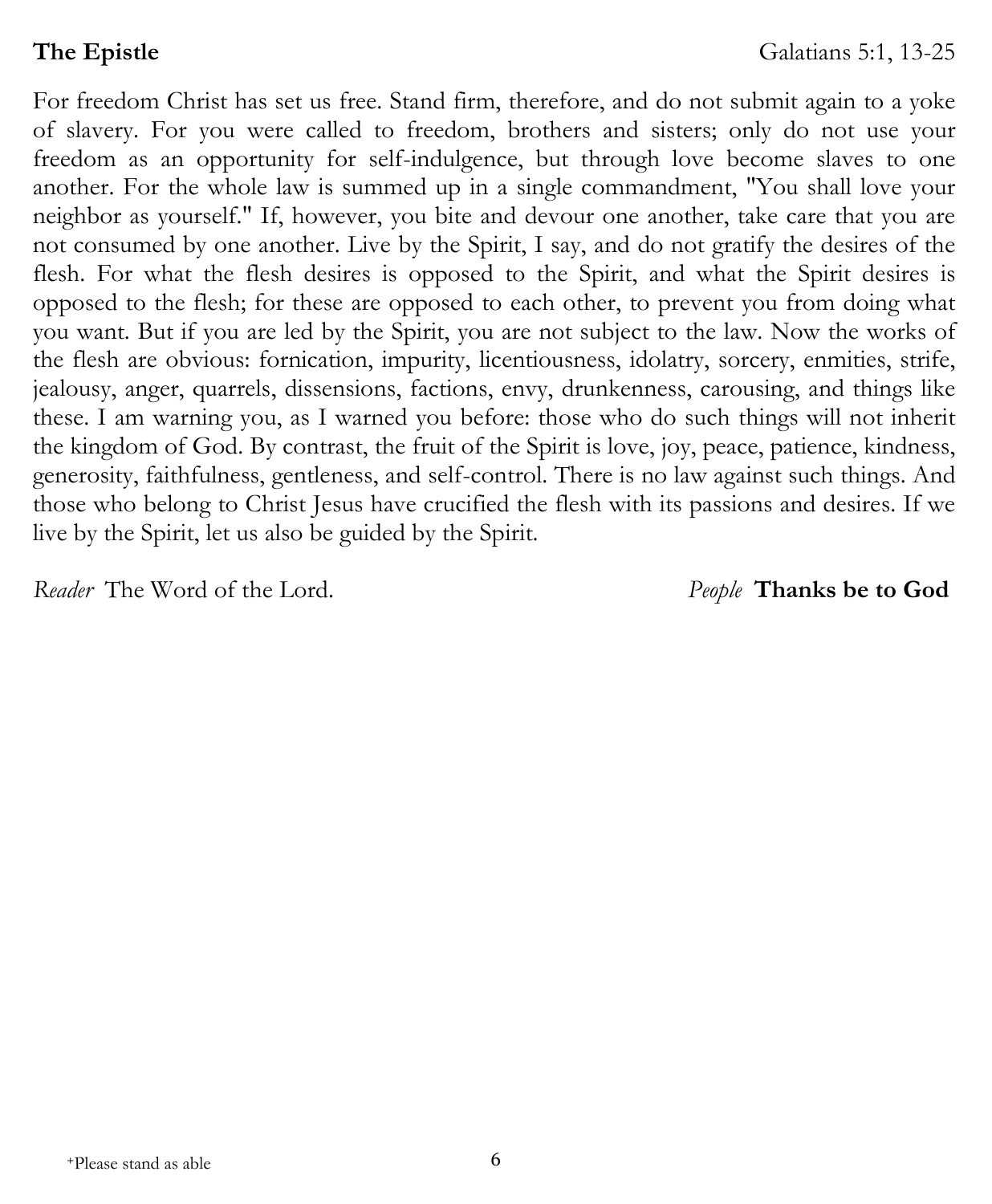

**<sup>+</sup>Sequence Hymn** Like the murmur of the dove's song

### *Celebrant* The Holy Gospel of our Lord Jesus Christ according to Luke *People* **Glory to you Lord Christ**

When the days drew near for Jesus to be taken up, he set his face to go to Jerusalem. And he sent messengers ahead of him. On their way they entered a village of the Samaritans to make ready for him; but they did not receive him, because his face was set toward Jerusalem. When his disciples James and John saw it, they said, "Lord, do you want us to command fire to come down from heaven and consume them?" But he turned and rebuked them. Then they went on to another village. As they were going along the road, someone said to him, "I will follow you wherever you go." And Jesus said to him, "Foxes have holes, and birds of the air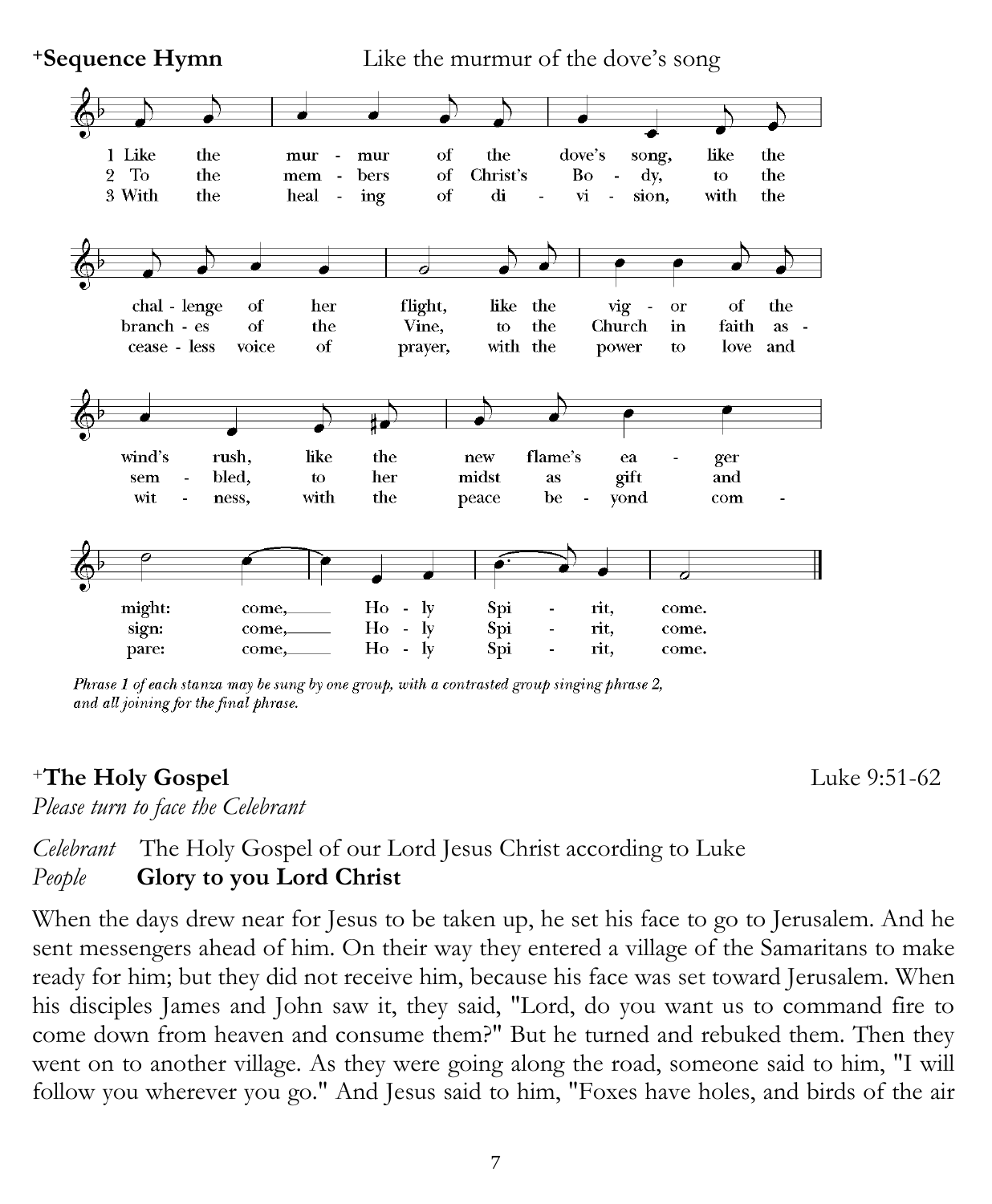have nests; but the Son of Man has nowhere to lay his head." To another he said, "Follow me." But he said, "Lord, first let me go and bury my father." But Jesus said to him, "Let the dead bury their own dead; but as for you, go and proclaim the kingdom of God." Another said, "I will follow you, Lord; but let me first say farewell to those at my home." Jesus said to him, "No one who puts a hand to the plow and looks back is fit for the kingdom of God."

*Celebrant* The Gospel of the Lord *People* **Praise to you Lord Christ**

**The Homily The Very Rev. Mark S. Delcuze** 

#### **<sup>+</sup>The Nicene Creed**

**We believe in one God, the Father, the Almighty, maker of heaven and earth, of all that is, seen and unseen. We believe in one Lord, Jesus Christ, the only Son of God, eternally begotten of the Father, God from God, Light from Light, true God from true God, begotten, not made, of one Being with the Father. Through him all things were made. For us and for our salvation he came down from heaven: by the power of the Holy Spirit he became incarnate from the Virgin Mary, and was made man. For our sake he was crucified under Pontius Pilate; he suffered death and was buried. On the third day he rose again in accordance with the Scriptures; he ascended into heaven and is seated at the right hand of the Father. He will come again in glory to judge the living and the dead, and his kingdom will have no end.**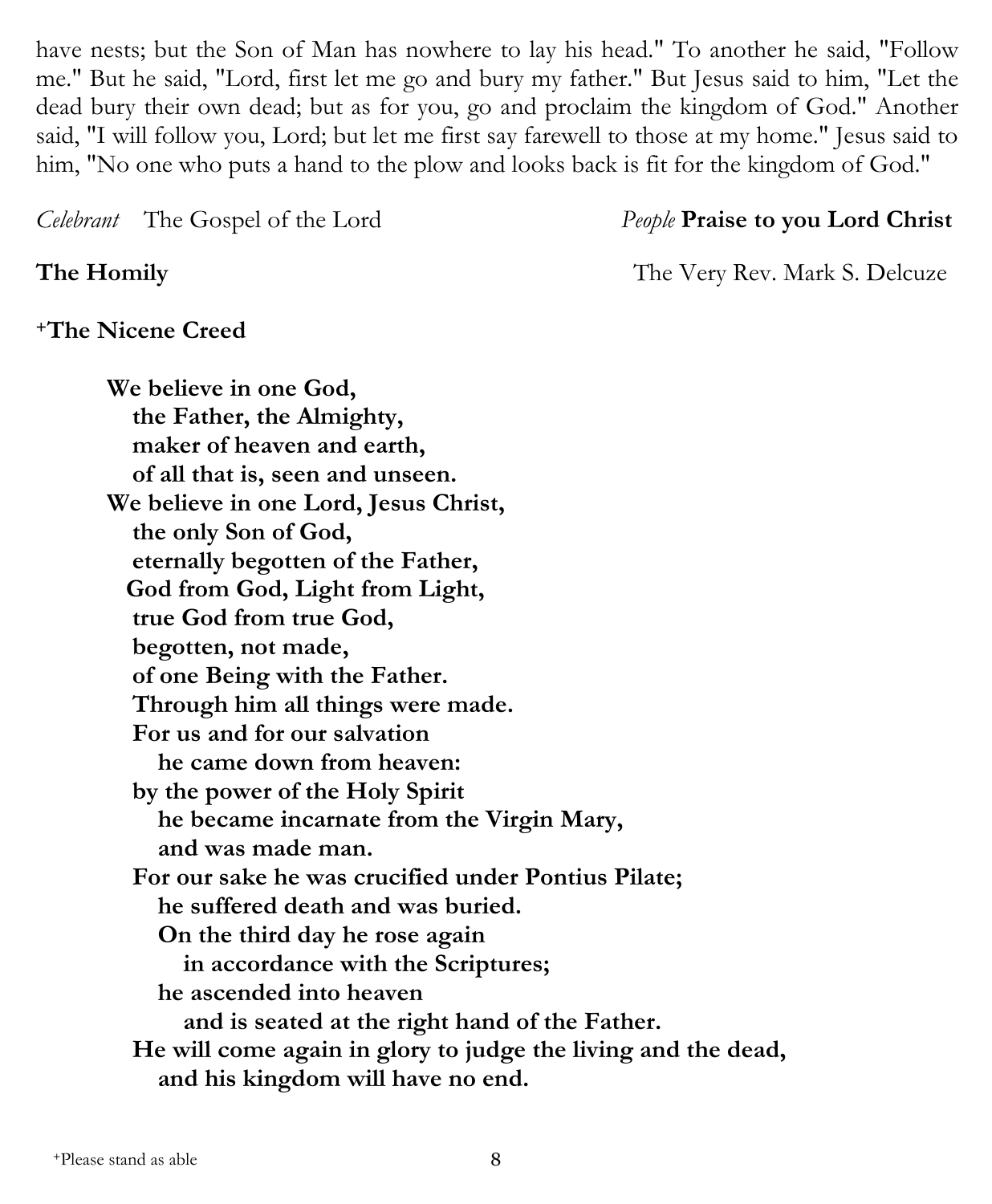**We believe in the Holy Spirit, the Lord, the giver of life, who proceeds from the Father and the Son. With the Father and the Son he is worshiped and glorified. He has spoken through the Prophets. We believe in one holy catholic and apostolic Church. We acknowledge one baptism for the forgiveness of sins. We look for the resurrection of the dead, and the life of the world to come. Amen.**

#### **<sup>+</sup>The Prayers of the People Form VI**

*The Leader and People pray responsively*

In peace, we pray to you, Lord God.

*Silence*

For all people in their daily life and work; **For our families, friends, and neighbors, and for those who are alone.**

For this community, the nation, and the world; **For all who work for justice, freedom, and peace.**

For the just and proper use of your creation; **For the victims of hunger, fear, injustice, and oppression.**

For all who are in danger, sorrow, or any kind of trouble; **For those who minister to the sick, the friendless, and the needy.**

For the peace and unity of the Church of God; **For all who proclaim the Gospel, and all who seek the Truth.**

For Michael our Presiding Bishop, and San our Bishop; and for all bishops and other ministers; **For all who serve God in his Church.**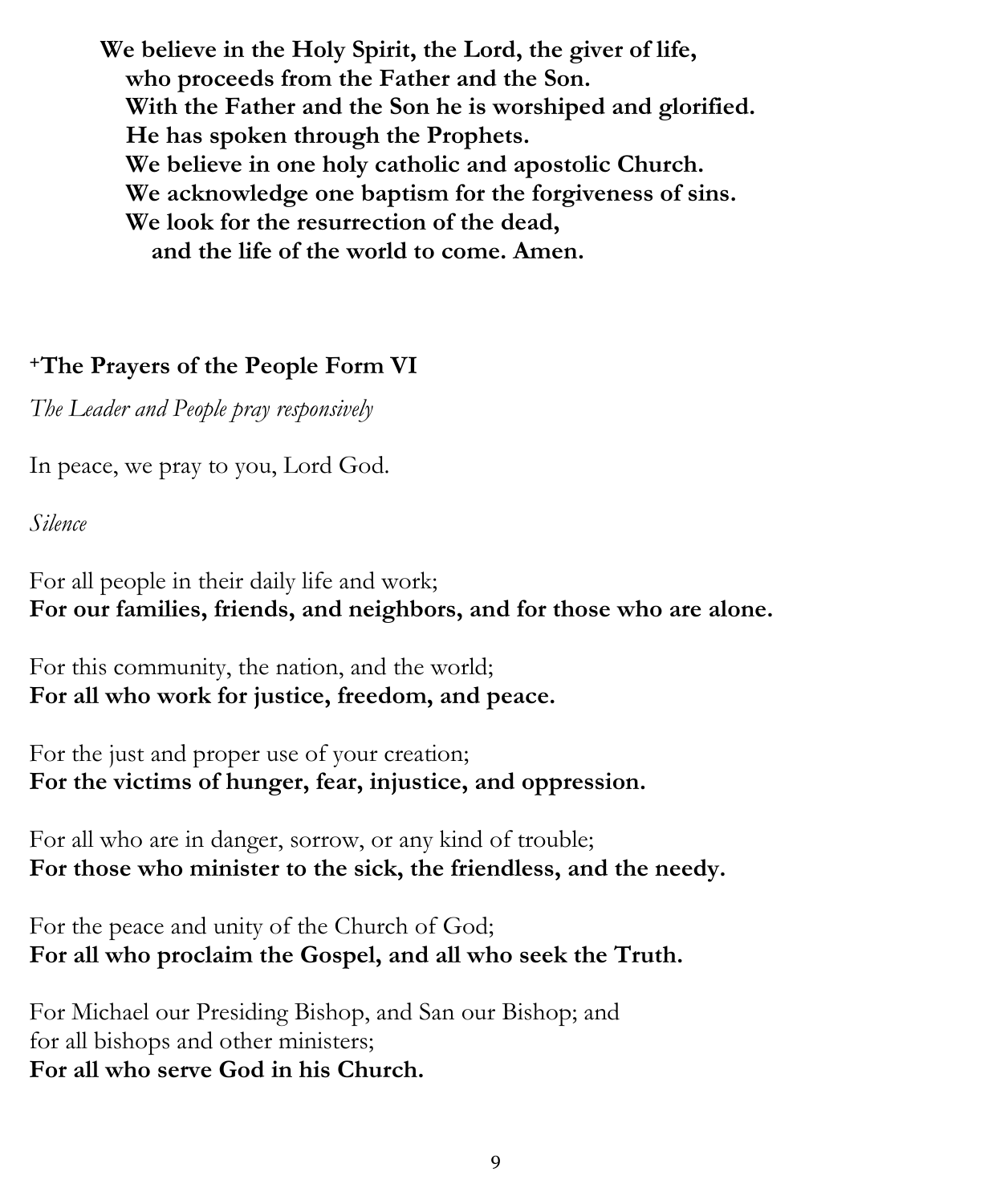For the special needs and concerns of this congregation.

*Silence*

*The People may add their own petitions*

Hear us, Lord; **For your mercy is great.**

We thank you, Lord, for all the blessings of this life.

*Silence*

*The People may add their own thanksgivings*

We will exalt you, O God our King; **And praise your Name for ever and ever.**

We pray for all who have died, that they may have a place in your eternal kingdom.

*Silence*

*The People may add their own petitions*

Lord, let your loving-kindness be upon them; **Who put their trust in you.**

We pray to you also for the forgiveness of our sins.

*Silence may be kept.*

## *Leader and People*

**Have mercy upon us, most merciful Father; in your compassion forgive us our sins, known and unknown, things done and left undone; and so uphold us by your Spirit that we may live and serve you in newness of life, to the honor and glory of your Name; through Jesus Christ our Lord. Amen.**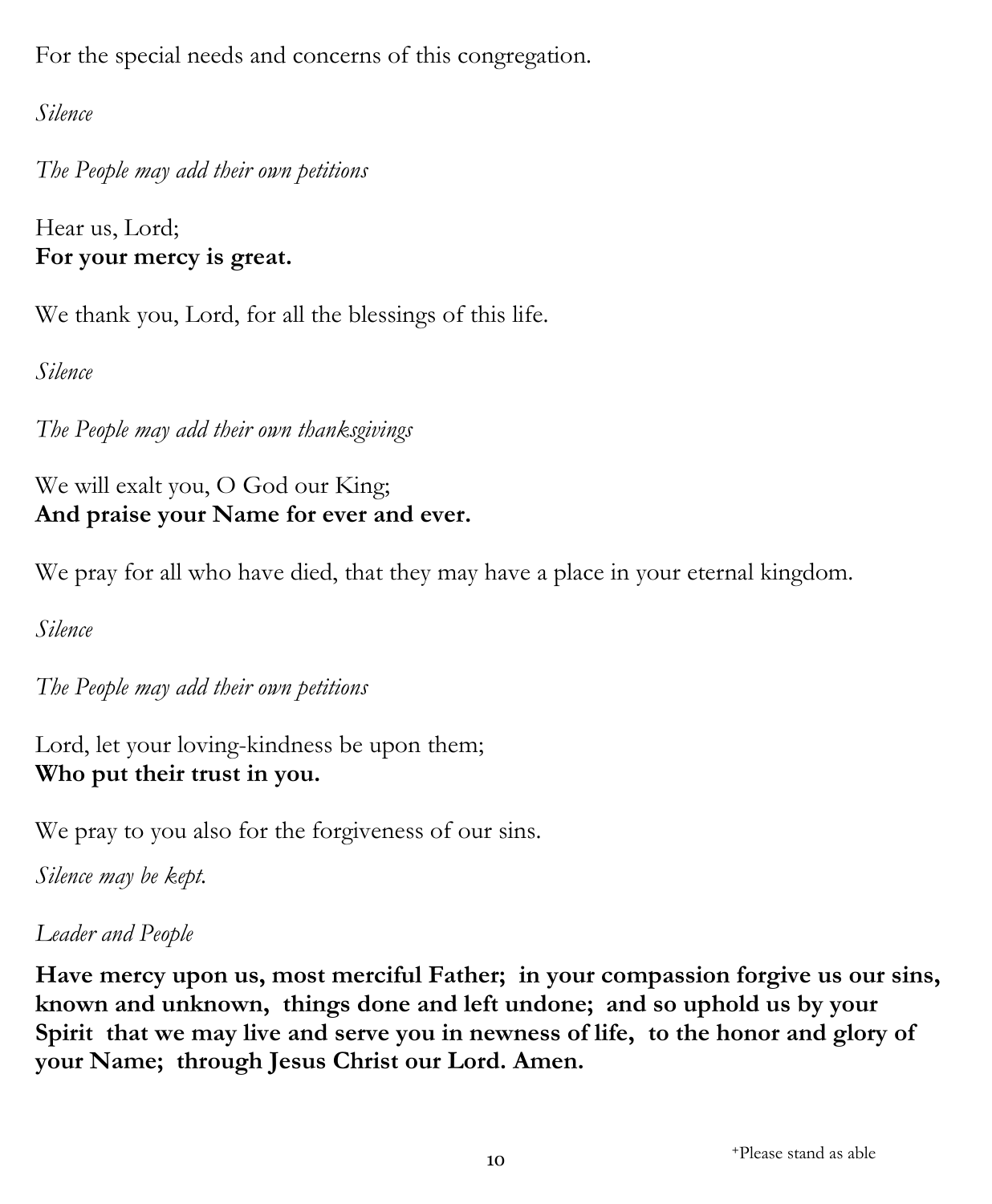#### *The Bishop, when present, or the Priest, stands and says*

Almighty God have mercy on you, forgive you all your sins through our Lord Jesus Christ, strengthen you in all goodness, and by the power of the Holy Spirit keep you in eternal life. **Amen***.*

#### **<sup>+</sup>The Peace**

*Celebrant* The peace of Christ be always with you. *People* **And also with you.**

*Then the Ministers and People may greet one another in the name of the Lord.*

# **The Holy Communion**

## **The Offertory**

#### **Offertory Response**



**<sup>+</sup>The Great Thanksgiving Eucharistic Prayer B** 

| Celebrant | The Lord be with you.                      |
|-----------|--------------------------------------------|
| People    | And also with you.                         |
| Celebrant | Lift up your hearts.                       |
| People    | We lift them to the Lord.                  |
| Celebrant | Let us give thanks to the Lord our God.    |
| People    | It is right to give God thanks and praise. |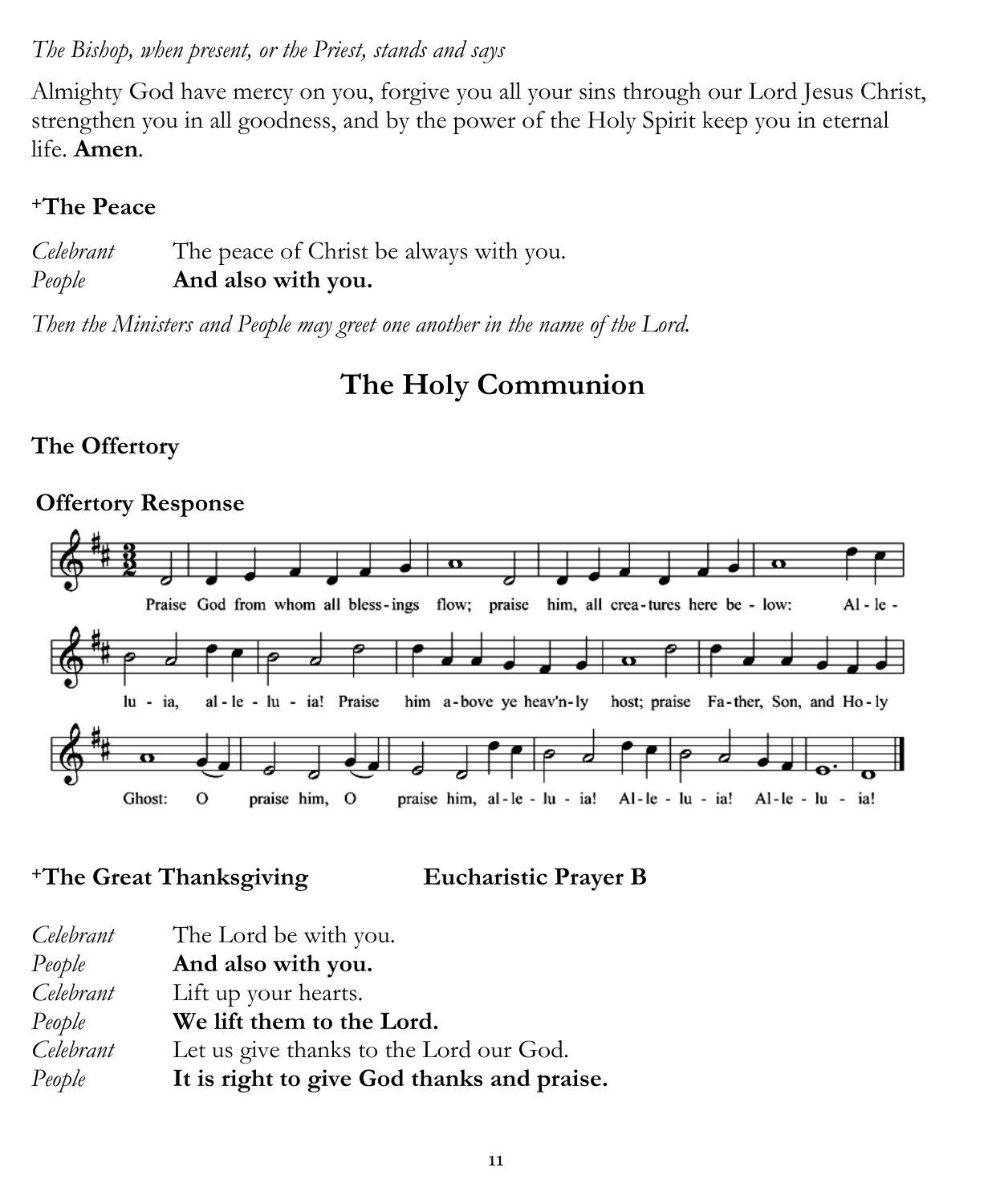#### *Then, facing the Holy Table, the Celebrant proceeds*

It is right, and a good and joyful thing, always and every where to give thanks to you, Father Almighty, Creator of heaven and earth.

#### *Here a [Proper Preface](https://www.bcponline.org/HE/pphe1.html) is said*

Therefore we praise you joining our voices with Angels and Archangels and with all the company of heaven, who for ever sing this hymn to proclaim the glory of your Name:

#### *Celebrant and People*

**Holy, Holy, Holy Lord, God of power and might, heaven and earth are full of your glory. Hosanna in the highest. Blessed is he who comes in the name of the Lord. Hosanna in the highest.**

#### *Then the Celebrant continues*

We give thanks to you, O God, for the goodness and love which you have made known to us in creation; in the calling of Israel to be your people; in your Word spoken through the prophets; and above all in the Word made flesh, Jesus, your Son. For in these last days you sent him to be incarnate from the Virgin Mary, to be the Savior and Redeemer of the world. In him, you have delivered us from evil, and made us worthy to stand before you. In him, you have brought us out of error into truth, out of sin into righteousness, out of death into life.

On the night before he died for us, our Lord Jesus Christ took bread; and when he had given thanks to you, he broke it, and gave it to his disciples, and said, "Take, eat: This is my Body, which is given for you. Do this for the remembrance of me." After supper he took the cup of wine; and when he had given thanks, he gave it to them, and said, "Drink this, all of you: This is my Blood of the new Covenant, which is shed for you and for many for the forgiveness of sins. Whenever you drink it, do this for the remembrance of me."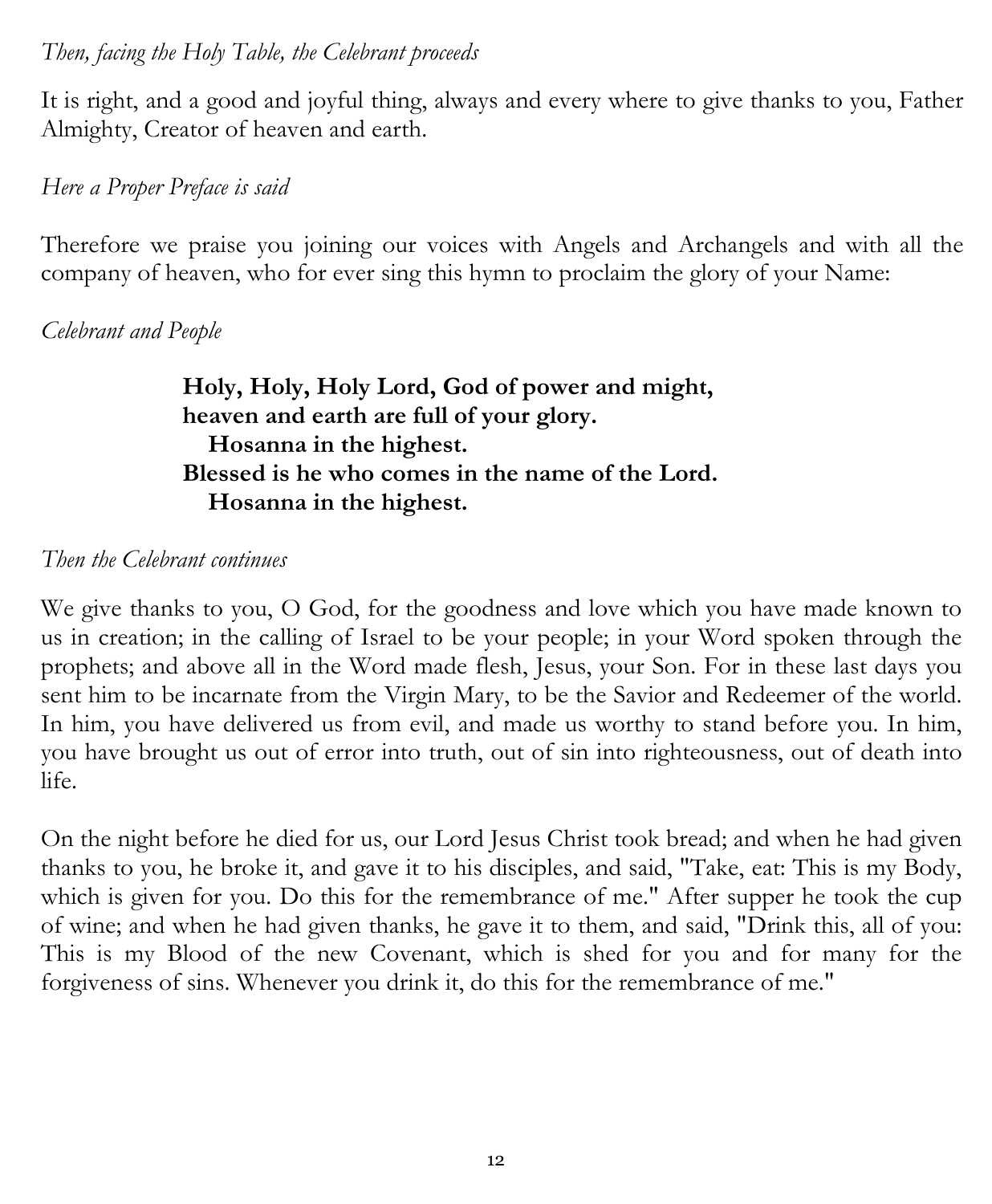Therefore, according to his command, O Father,

*Celebrant and People*

**We remember his death, We proclaim his resurrection, We await his coming in glory;** 

#### *The Celebrant continues*

And we offer our sacrifice of praise and thanksgiving to you, O Lord of all; presenting to you, from your creation, this bread and this wine. We pray you, gracious God, to send your Holy Spirit upon these gifts that they may be the Sacrament of the Body of Christ and his Blood of the new Covenant.

Unite us to your Son in his sacrifice, that we may be acceptable through him, being sanctified by the Holy Spirit. In the fullness of time, put all things in subjection under your Christ, and bring us to that heavenly country where, with  $\lceil \frac{1}{\lceil \frac{1}{n \rceil}} \rceil$  and  $\lceil \frac{1}{n \rceil} \rceil$  and  $\lceil \frac{1}{n \rceil} \rceil$ we may enter the everlasting heritage of your sons and daughters; through Jesus Christ our Lord, the firstborn of all creation, the head of the Church, and the author of our salvation. By him, and with him, and in him, in the unity of the Holy Spirit all honor and glory is yours, Almighty Father, now and forever. **Amen**.

And now, as our Savior Christ has taught us, we are bold to say,

**Our Father, who art in heaven, hallowed be thy Name, thy kingdom come, thy will be done, on earth as it is in heaven. Give us this day our daily bread. And forgive us our trespasses, as we forgive those who trespass against us. And lead us not into temptation, but deliver us from evil. For thine is the kingdom, and the power, and the glory, for ever and ever. Amen.**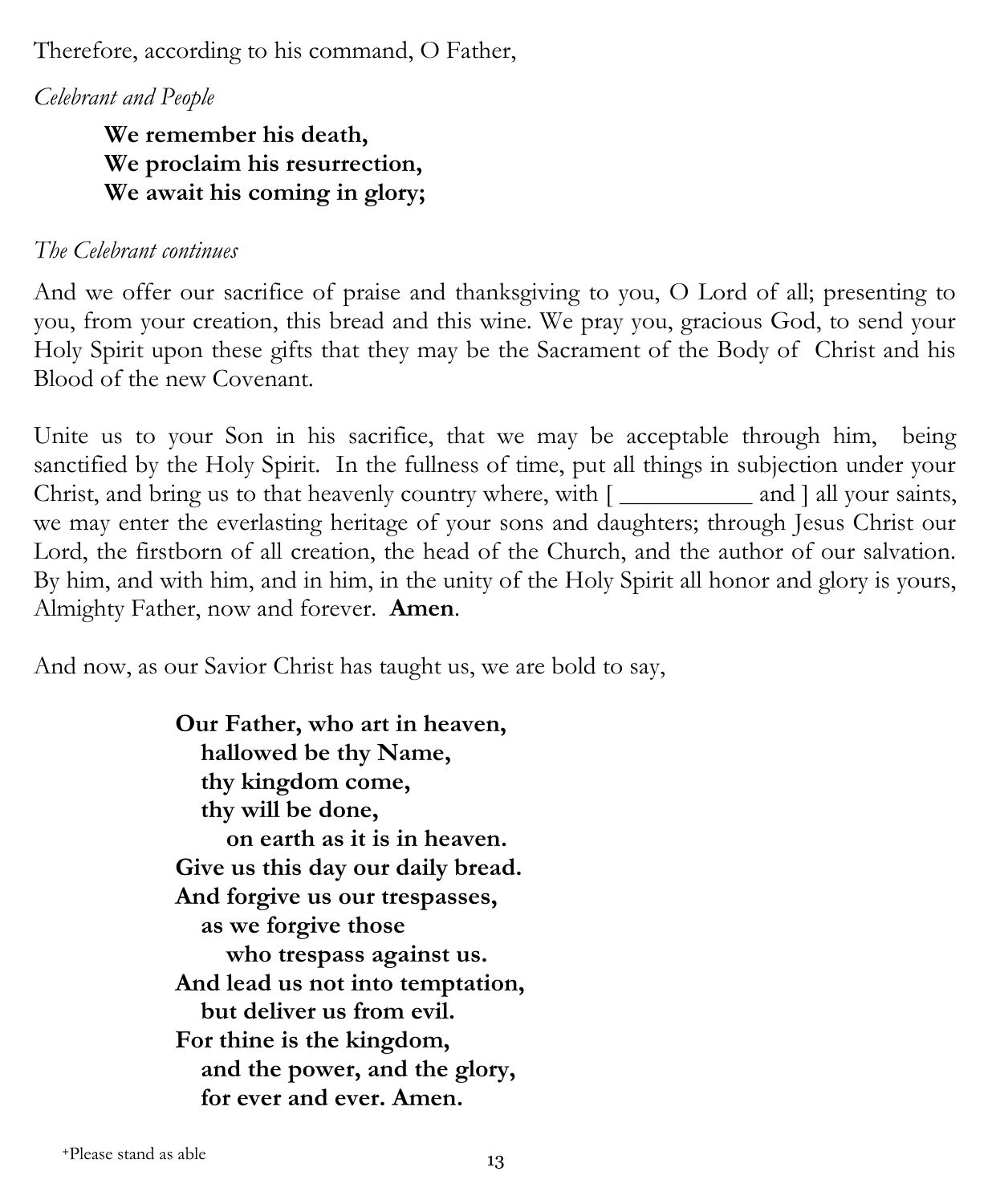### **<sup>+</sup>Breaking of the Bread**

*The Celebrant breaks the consecrated Bread.* 

*A period of silence is kept.*

*Celebrant* Alleluia. Christ our Passover is sacrificed for us; *People* **Therefore let us keep the feast. Alleluia.**

*Facing the people, the Celebrant says the following Invitation*

The Gifts of God for the People of God.

#### **<sup>+</sup>Post-Communion Prayer**

*After Communion, the Celebrant says* Let us pray.

#### *Celebrant and People*

**Almighty and everliving God, we thank you for feeding us with the spiritual food of the most precious Body and Blood of your Son our Savior Jesus Christ; and for assuring us in these holy mysteries that we are living members of the Body of your Son, and heirs of your eternal kingdom. And now, Father, send us out to do the work you have given us to do, to love and serve you as faithful witnesses of Christ our Lord. To him, to you, and to the Holy Spirit, be honor and glory, now and for ever. Amen.** 

**<sup>+</sup>Blessing**

**Announcements**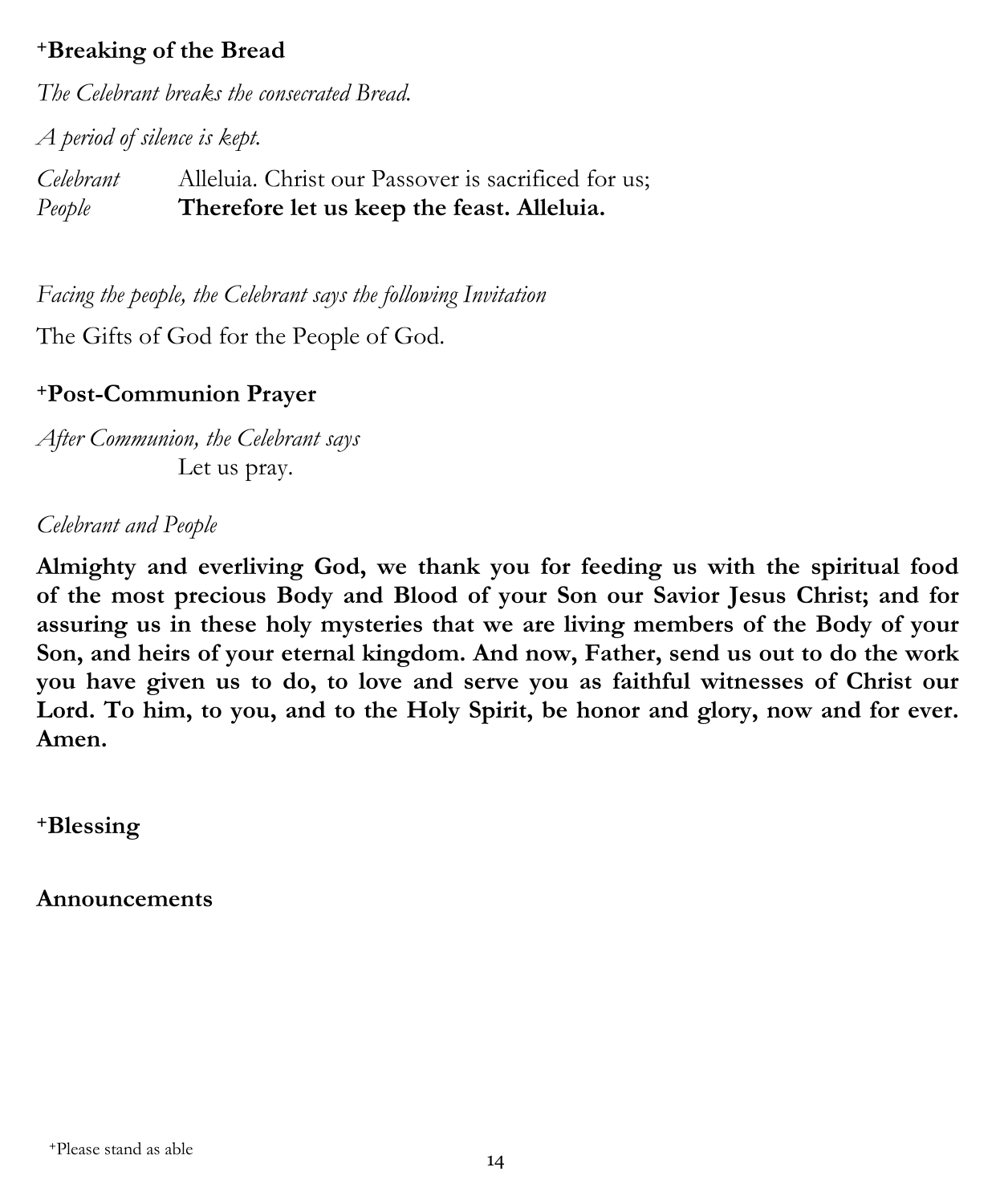**<sup>+</sup>Recessional Hymn** Jesus calls us; o'er the tumult **vss. 1, 2, 5** 



#### **<sup>+</sup>Dismissal**

*The Celebrant dismisses them with these words*

Go in peace to love and serve the Lord. *People* **Thanks be to God.** 

#### **Postlude**